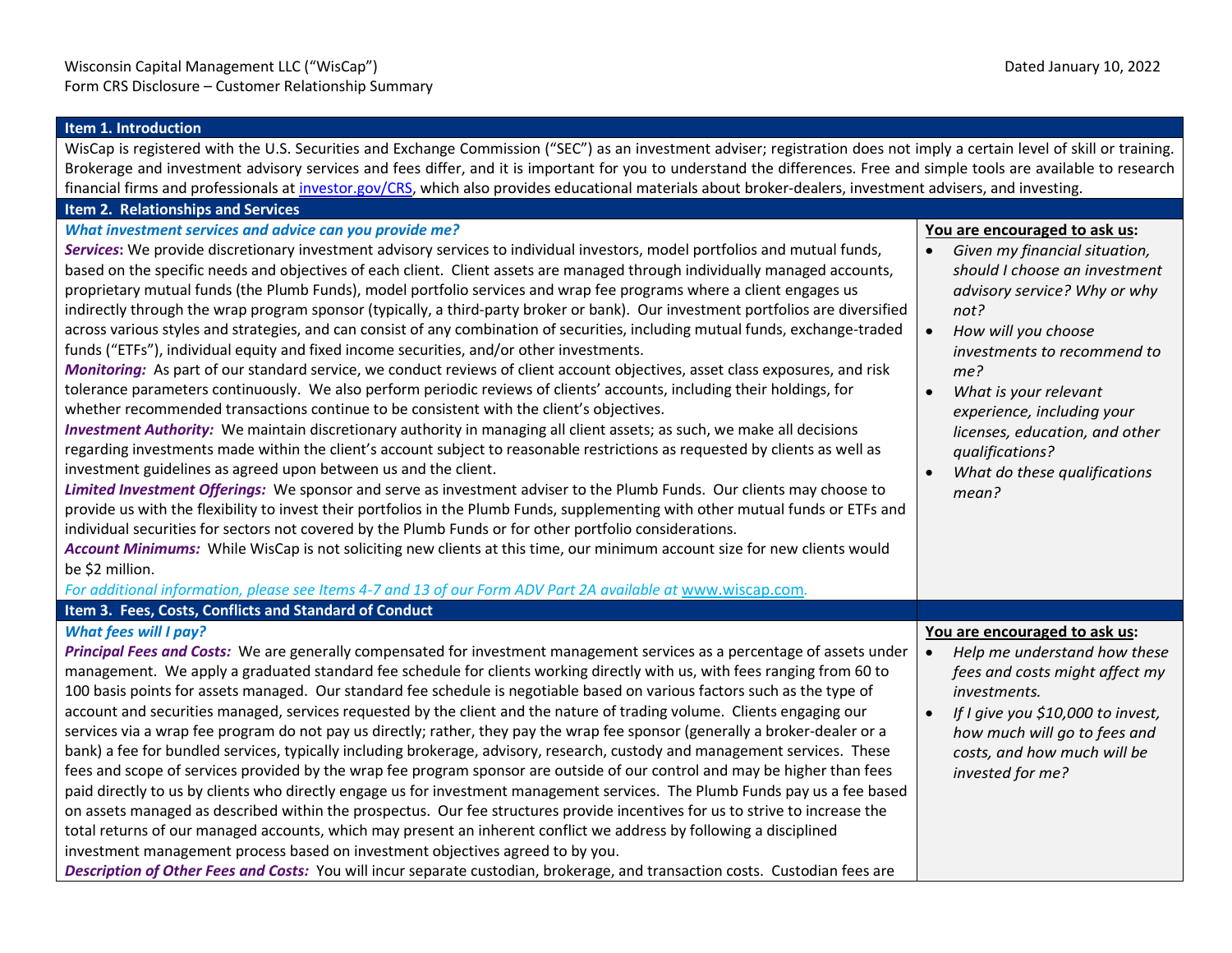| negotiated between you and your custodian. In addition, fund expenses charged by mutual funds and ETFs held within your<br>portfolio are in addition to our fee.<br>You will pay fees and costs whether you make or lose money on your investments. Fees and costs will reduce any amount of<br>money you make on your investments over time. Please make sure you understand what fees and costs you are paying.<br>For more information, please visit and see Items 4-6 of our Form ADV Part 2A, available at www.wiscap.com.                                                                                                                                                                                                                                                                                                                                                                                                                                                                                                                                                                                                                                                                                                                                                                                                                                                                                                                                                                                                                                                                        |                                                                                                                       |
|--------------------------------------------------------------------------------------------------------------------------------------------------------------------------------------------------------------------------------------------------------------------------------------------------------------------------------------------------------------------------------------------------------------------------------------------------------------------------------------------------------------------------------------------------------------------------------------------------------------------------------------------------------------------------------------------------------------------------------------------------------------------------------------------------------------------------------------------------------------------------------------------------------------------------------------------------------------------------------------------------------------------------------------------------------------------------------------------------------------------------------------------------------------------------------------------------------------------------------------------------------------------------------------------------------------------------------------------------------------------------------------------------------------------------------------------------------------------------------------------------------------------------------------------------------------------------------------------------------|-----------------------------------------------------------------------------------------------------------------------|
| What are your legal obligations to me when acting as my investment adviser? How else does your firm make money and<br>what conflicts of interest do you have?<br>Standard of Conduct/Conflicts of Interest: When we act as your investment adviser, we have to act in your best interest and<br>not put our interest ahead of yours. At the same time, the way we make money creates some conflicts with your interests. You<br>should understand and ask us about these conflicts because they can affect the investment advice, we provide you. Here are<br>some examples to help you understand what that means.<br>We generally charge based on a percentage of assets under management and we earn fees as adviser to the Plumb Funds,<br>meaning we are incentivized to increase assets within client accounts (we do not charge clients a separate investment<br>management fee for assets held within the Plumb Funds).<br>We receive research services from broker-dealers that we believe benefit all clients by directing client commissions to the<br>$\bullet$<br>broker-dealers. These "soft dollar" arrangements allow us to access research services without paying for them directly.<br>WisCap personnel offers management consulting services to other businesses, though not the type of companies WisCap<br>$\bullet$<br>considers for client investment purposes. The time spent on this service is de minimis (less than 5% of WisCap's time).<br>For information on conflicts of interest, see Items 4, 9, 10, 12 and 14 of our Form ADV Part 2A, available at www.wiscap.com. | You are encouraged to ask us:<br>How might your conflicts of<br>interest affect me, and how will<br>you address them? |
| How do your financial professionals make money? Our financial professionals are paid a base salary with periodic bonuses as determined by management based on<br>firm profitability and individual performance. Financial professionals with equity ownership participate with the profitability of the firm.                                                                                                                                                                                                                                                                                                                                                                                                                                                                                                                                                                                                                                                                                                                                                                                                                                                                                                                                                                                                                                                                                                                                                                                                                                                                                          |                                                                                                                       |
| Item 4. Disciplinary History                                                                                                                                                                                                                                                                                                                                                                                                                                                                                                                                                                                                                                                                                                                                                                                                                                                                                                                                                                                                                                                                                                                                                                                                                                                                                                                                                                                                                                                                                                                                                                           |                                                                                                                       |
| Do you or your financial professionals have legal or disciplinary history?<br>No, WisCap has not been subject to any disciplinary events by regulators or named as a party to any legal events that are                                                                                                                                                                                                                                                                                                                                                                                                                                                                                                                                                                                                                                                                                                                                                                                                                                                                                                                                                                                                                                                                                                                                                                                                                                                                                                                                                                                                | You are encouraged to ask us:                                                                                         |
| material to client evaluation of our advisory business. You can visit Investor.gov/CRS for free and simple search tool to<br>research us and our financial professionals.                                                                                                                                                                                                                                                                                                                                                                                                                                                                                                                                                                                                                                                                                                                                                                                                                                                                                                                                                                                                                                                                                                                                                                                                                                                                                                                                                                                                                              | As a financial professional, do<br>you have any disciplinary<br>history? For what type of<br>conduct?                 |
| Item 5. Additional Information<br>If you have any questions about our investment advisory services or if you wish to request a paper copy of this Customer                                                                                                                                                                                                                                                                                                                                                                                                                                                                                                                                                                                                                                                                                                                                                                                                                                                                                                                                                                                                                                                                                                                                                                                                                                                                                                                                                                                                                                             |                                                                                                                       |